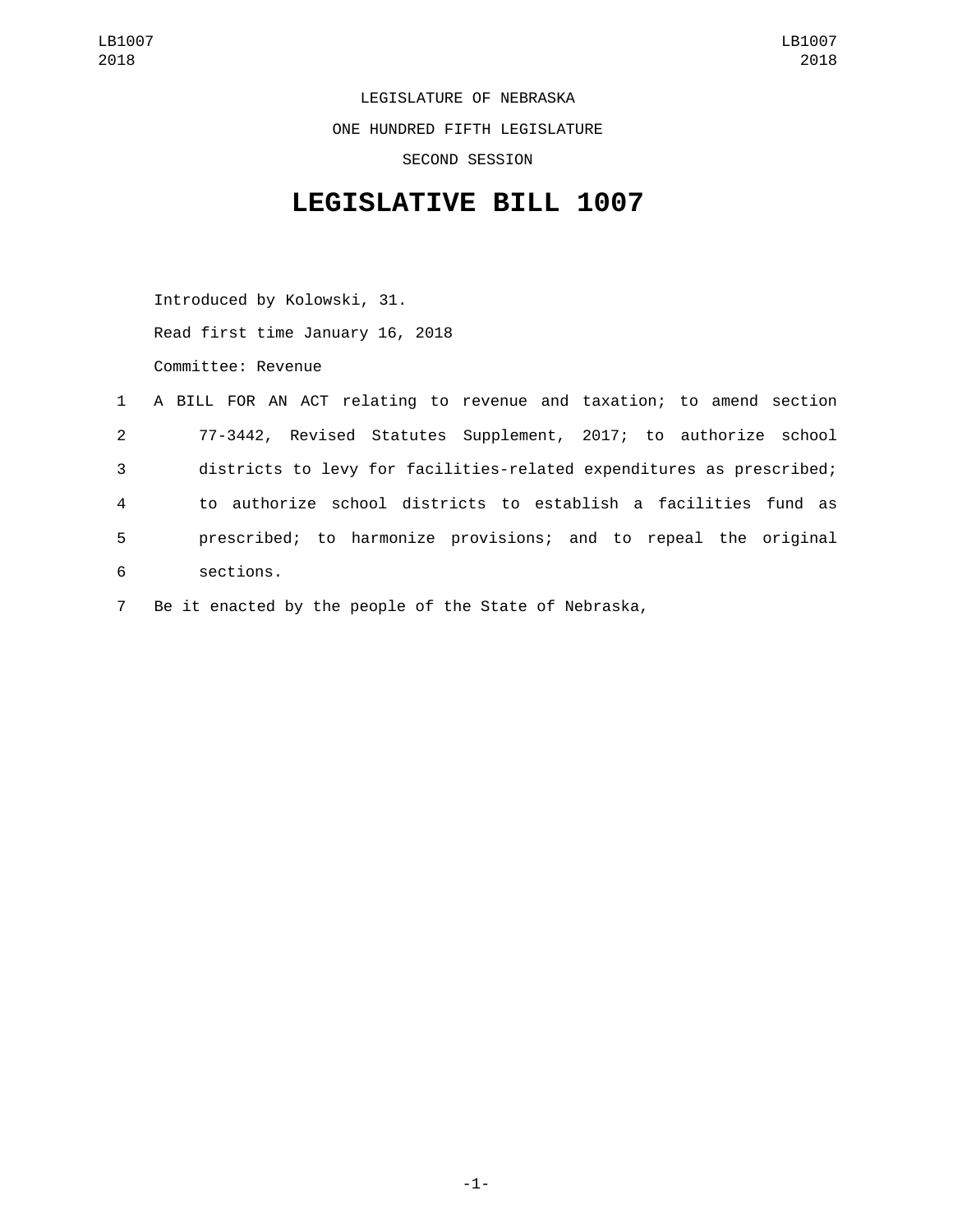Section 1. Section 77-3442, Revised Statutes Supplement, 2017, is 2 amended to read:

 77-3442 (1) Property tax levies for the support of local governments for fiscal years beginning on or after July 1, 1998, shall be limited to the amounts set forth in this section except as provided in section 77-3444.6

 (2)(a) Except as provided in subdivisions (2)(b) and (2)(e) of this section, school districts and multiple-district school systems may levy a maximum levy of one dollar and five cents per one hundred dollars of taxable valuation of property subject to the levy.

 (b) For each fiscal year prior to fiscal year 2017-18, learning communities may levy a maximum levy for the general fund budgets of member school districts of ninety-five cents per one hundred dollars of taxable valuation of property subject to the levy. The proceeds from the levy pursuant to this subdivision shall be distributed pursuant to 16 section 79-1073.

 (c) Except as provided in subdivision (2)(e) of this section, for each fiscal year prior to fiscal year 2017-18, school districts that are members of learning communities may levy for purposes of such districts' general fund budget and special building funds a maximum combined levy of the difference of one dollar and five cents on each one hundred dollars of taxable property subject to the levy minus the learning community levy pursuant to subdivision (2)(b) of this section for such learning 24 community.

25 (d) Excluded from the limitations in subdivisions  $(2)(a)$  and  $(2)(c)$  of this section are (i) amounts levied to pay for current and future sums agreed to be paid by a school district to certificated employees in exchange for a voluntary termination of employment occurring prior to September 1, 2017, (ii) amounts levied by a school district otherwise at the maximum levy pursuant to subdivision (2)(a) of this section to pay for current and future qualified voluntary termination incentives for

-2-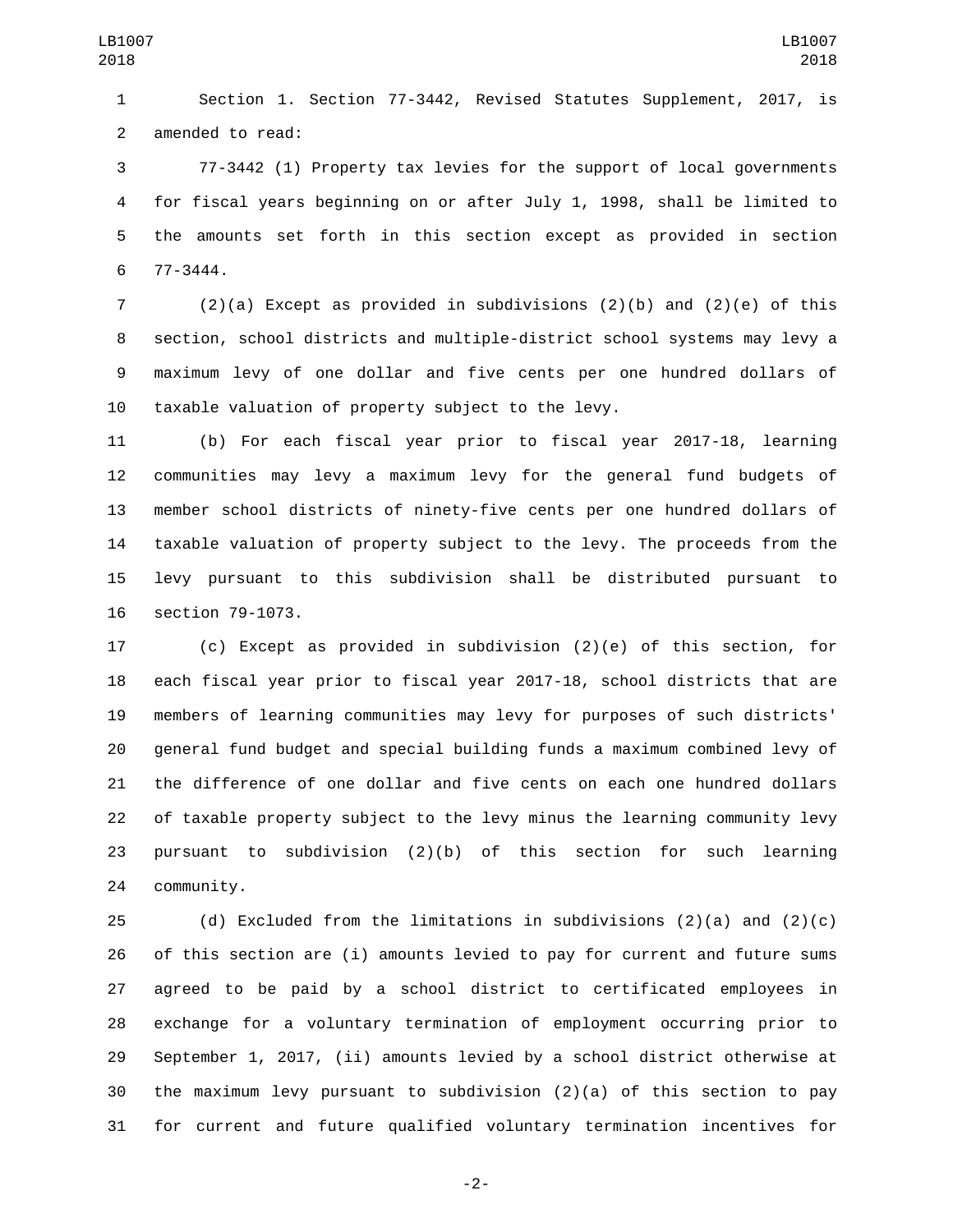certificated teachers pursuant to subsection (3) of section 79-8,142 that are not otherwise included in an exclusion pursuant to subdivision (2)(d) of this section, (iii) amounts levied by a school district otherwise at the maximum levy pursuant to subdivision (2)(a) of this section to pay for seventy-five percent of the current and future sums agreed to be paid to certificated employees in exchange for a voluntary termination of employment occurring between September 1, 2017, and August 31, 2018, as a result of a collective-bargaining agreement in force and effect on September 1, 2017, that are not otherwise included in an exclusion 10 pursuant to subdivision  $(2)(d)$  of this section, (iv) amounts levied by a school district otherwise at the maximum levy pursuant to subdivision (2) (a) of this section to pay for fifty percent of the current and future sums agreed to be paid to certificated employees in exchange for a voluntary termination of employment occurring between September 1, 2018, and August 31, 2019, as a result of a collective-bargaining agreement in force and effect on September 1, 2017, that are not otherwise included in 17 an exclusion pursuant to subdivision  $(2)(d)$  of this section,  $(v)$  amounts levied by a school district otherwise at the maximum levy pursuant to subdivision (2)(a) of this section to pay for twenty-five percent of the current and future sums agreed to be paid to certificated employees in exchange for a voluntary termination of employment occurring between September 1, 2019, and August 31, 2020, as a result of a collective- bargaining agreement in force and effect on September 1, 2017, that are not otherwise included in an exclusion pursuant to subdivision (2)(d) of this section, (vi) amounts levied in compliance with sections 79-10,110 and 79-10,110.02, and (vii) amounts levied to pay for special building funds and sinking funds established for projects commenced prior to April 1, 1996, for construction, expansion, or alteration of school district buildings. For purposes of this subsection, commenced means any action taken by the school board on the record which commits the board to expend district funds in planning, constructing, or carrying out the project.

-3-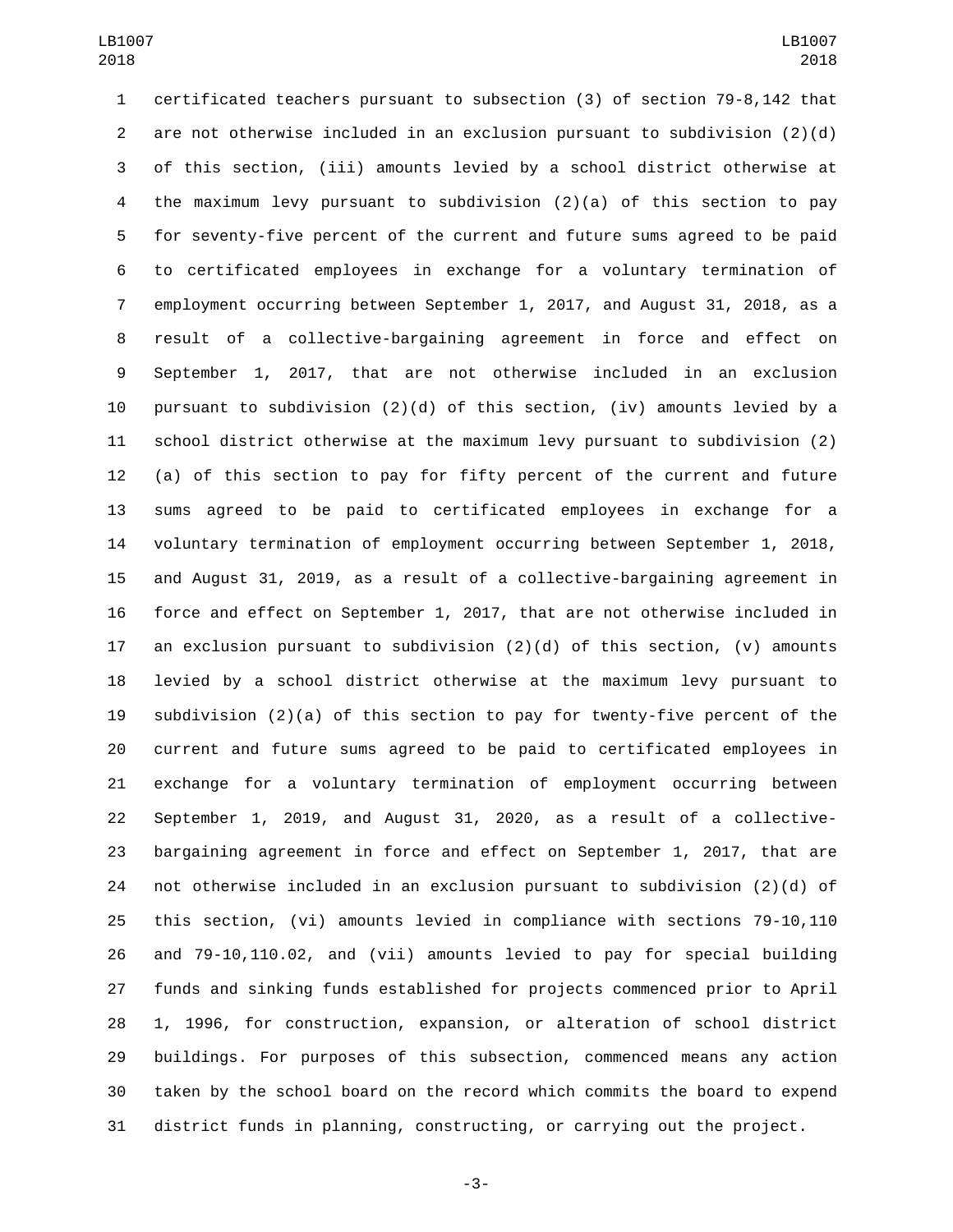(e) Federal aid school districts may exceed the maximum levy 2 prescribed by subdivision  $(2)(a)$  or  $(2)(c)$  of this section only to the extent necessary to qualify to receive federal aid pursuant to Title VIII of Public Law 103-382, as such title existed on September 1, 2001. For purposes of this subdivision, federal aid school district means any school district which receives ten percent or more of the revenue for its general fund budget from federal government sources pursuant to Title VIII of Public Law 103-382, as such title existed on September 1, 2001.

 (f) For each fiscal year, learning communities may levy a maximum levy of one-half cent on each one hundred dollars of taxable property subject to the levy for elementary learning center facility leases, for remodeling of leased elementary learning center facilities, and for up to fifty percent of the estimated cost for focus school or program capital projects approved by the learning community coordinating council pursuant 15 to section 79-2111.

 (g) For each fiscal year, learning communities may levy a maximum levy of one and one-half cents on each one hundred dollars of taxable property subject to the levy for early childhood education programs for children in poverty, for elementary learning center employees, for contracts with other entities or individuals who are not employees of the learning community for elementary learning center programs and services, and for pilot projects, except that no more than ten percent of such levy may be used for elementary learning center employees.

 (h) For each fiscal year, school districts may, upon a two-thirds majority vote of the school board of the school district, levy a maximum 26 levy of three cents on each one hundred dollars of taxable property subject to the levy for maintenance, upkeep, rehabilitation, and construction within existing school district facilities. The levy authorized in this subdivision shall be excluded from the limitations in subdivision (2)(a) of this section. The proceeds of such levy shall be deposited by the school district into a fund created pursuant to section

-4-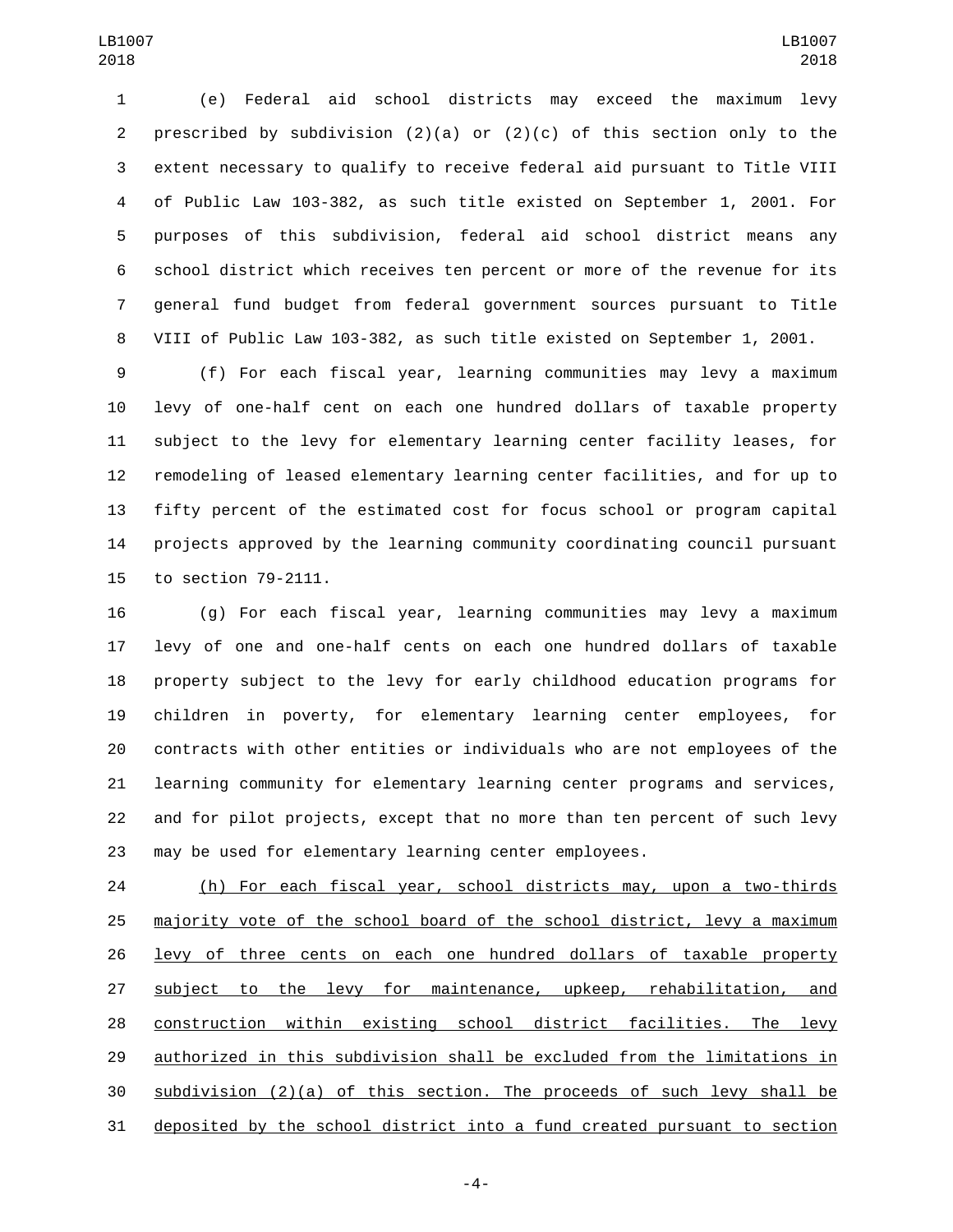1 2 of this act.

 (3) For each fiscal year, community college areas may levy the levies provided in subdivisions (2)(a) through (c) of section 85-1517, in accordance with the provisions of such subdivisions. A community college area may exceed the levy provided in subdivision (2)(b) of section 85-1517 by the amount necessary to retire general obligation bonds assumed by the community college area or issued pursuant to section 85-1515 according to the terms of such bonds or for any obligation pursuant to section 85-1535 entered into prior to January 1, 1997.

 (4)(a) Natural resources districts may levy a maximum levy of four and one-half cents per one hundred dollars of taxable valuation of 12 property subject to the levy.

 (b) Natural resources districts shall also have the power and authority to levy a tax equal to the dollar amount by which their restricted funds budgeted to administer and implement ground water management activities and integrated management activities under the Nebraska Ground Water Management and Protection Act exceed their restricted funds budgeted to administer and implement ground water management activities and integrated management activities for FY2003-04, not to exceed one cent on each one hundred dollars of taxable valuation annually on all of the taxable property within the district.

 (c) In addition, natural resources districts located in a river basin, subbasin, or reach that has been determined to be fully appropriated pursuant to section 46-714 or designated as overappropriated pursuant to section 46-713 by the Department of Natural Resources shall also have the power and authority to levy a tax equal to the dollar amount by which their restricted funds budgeted to administer and implement ground water management activities and integrated management activities under the Nebraska Ground Water Management and Protection Act exceed their restricted funds budgeted to administer and implement ground water management activities and integrated management activities for

-5-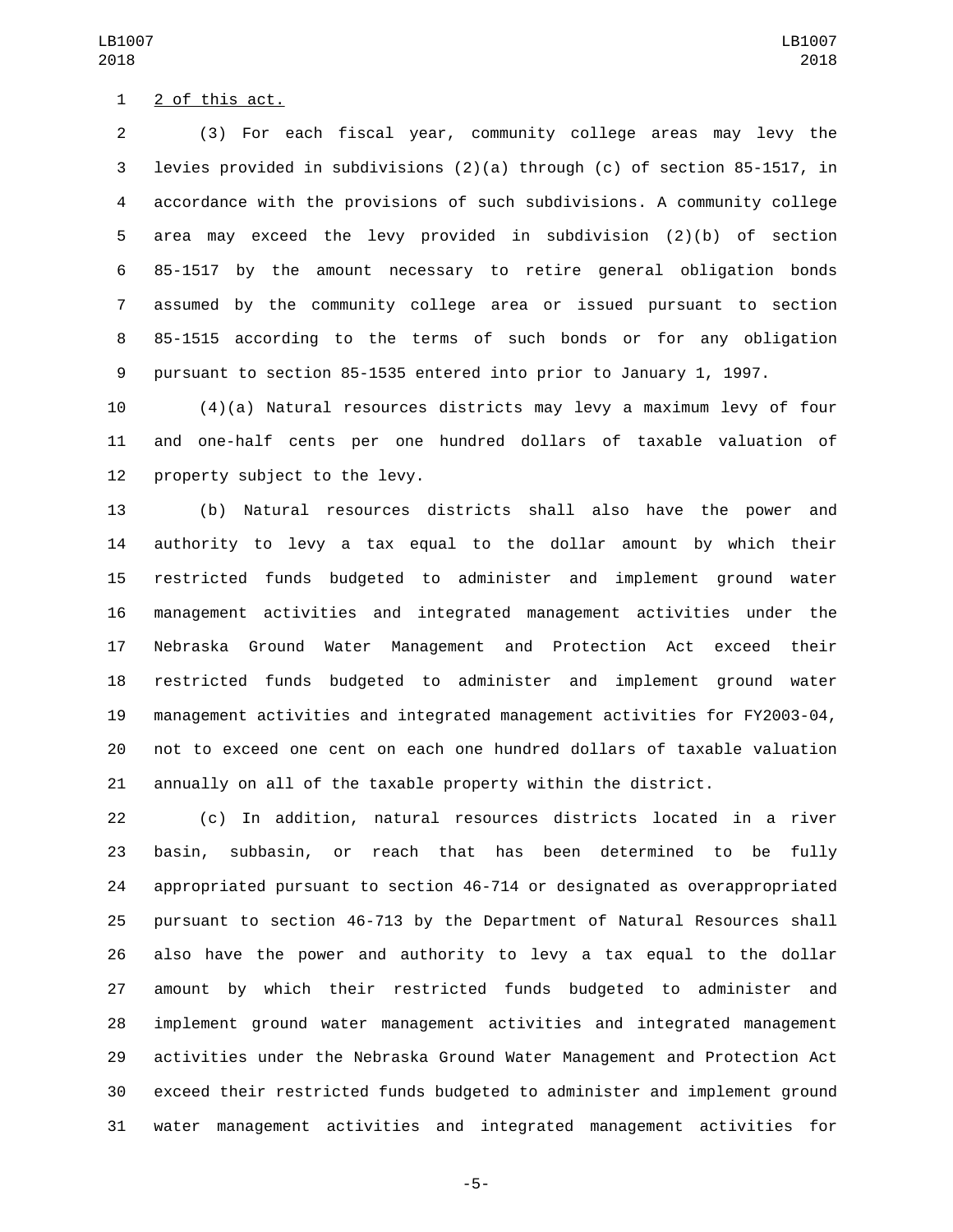FY2005-06, not to exceed three cents on each one hundred dollars of taxable valuation on all of the taxable property within the district for fiscal year 2006-07 and each fiscal year thereafter through fiscal year 2017-18.4

 (5) Any educational service unit authorized to levy a property tax pursuant to section 79-1225 may levy a maximum levy of one and one-half cents per one hundred dollars of taxable valuation of property subject to 8 the levy.

 (6)(a) Incorporated cities and villages which are not within the boundaries of a municipal county may levy a maximum levy of forty-five cents per one hundred dollars of taxable valuation of property subject to the levy plus an additional five cents per one hundred dollars of taxable valuation to provide financing for the municipality's share of revenue required under an agreement or agreements executed pursuant to the Interlocal Cooperation Act or the Joint Public Agency Act. The maximum levy shall include amounts levied to pay for sums to support a library pursuant to section 51-201, museum pursuant to section 51-501, visiting community nurse, home health nurse, or home health agency pursuant to section 71-1637, or statue, memorial, or monument pursuant to section 20 80-202.

 (b) Incorporated cities and villages which are within the boundaries of a municipal county may levy a maximum levy of ninety cents per one hundred dollars of taxable valuation of property subject to the levy. The maximum levy shall include amounts paid to a municipal county for county services, amounts levied to pay for sums to support a library pursuant to section 51-201, a museum pursuant to section 51-501, a visiting community nurse, home health nurse, or home health agency pursuant to section 71-1637, or a statue, memorial, or monument pursuant to section 80-202.

 (7) Sanitary and improvement districts which have been in existence for more than five years may levy a maximum levy of forty cents per one hundred dollars of taxable valuation of property subject to the levy, and

-6-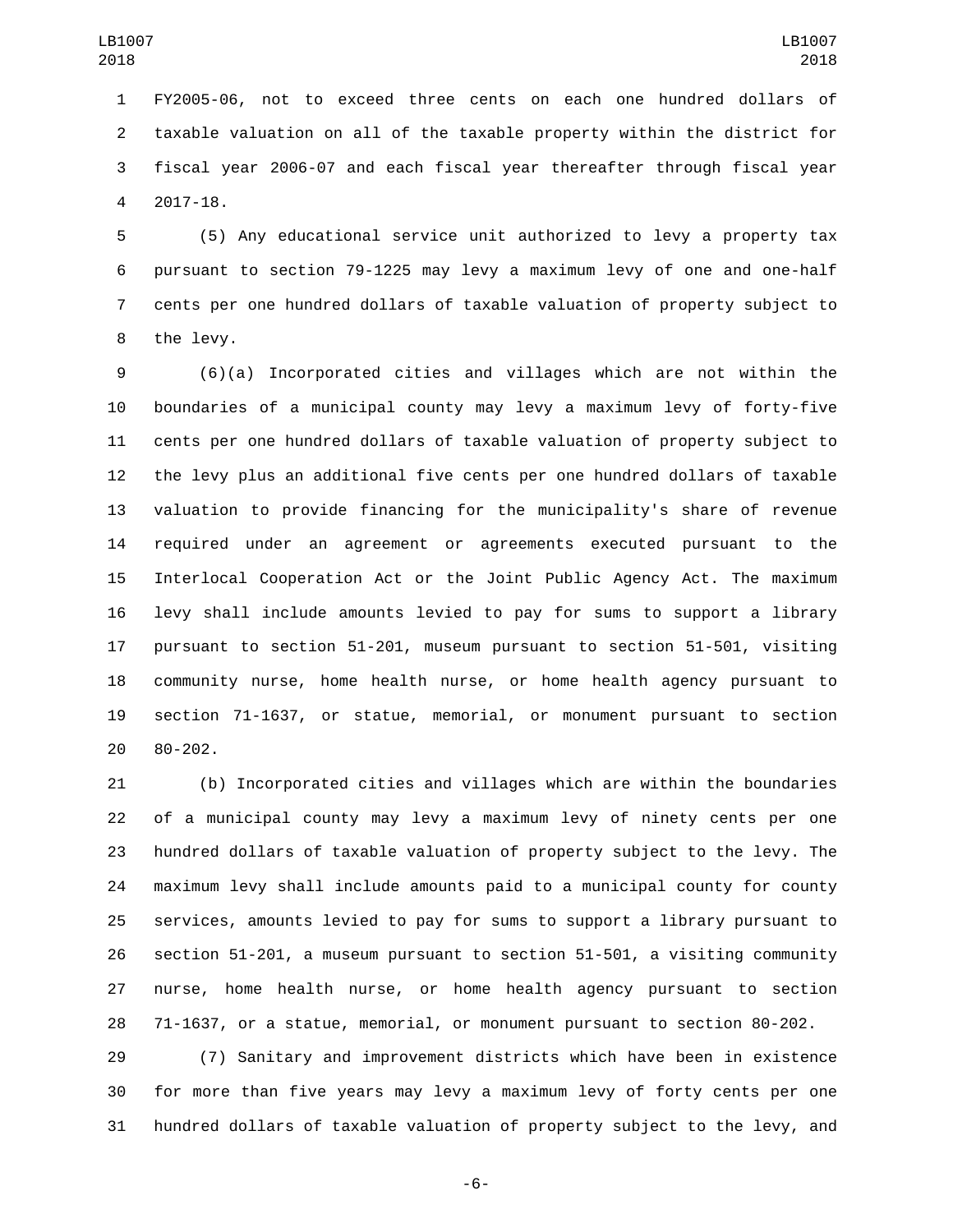sanitary and improvement districts which have been in existence for five years or less shall not have a maximum levy. Unconsolidated sanitary and improvement districts which have been in existence for more than five years and are located in a municipal county may levy a maximum of eighty- five cents per hundred dollars of taxable valuation of property subject 6 to the levy.

 (8) Counties may levy or authorize a maximum levy of fifty cents per one hundred dollars of taxable valuation of property subject to the levy, except that five cents per one hundred dollars of taxable valuation of property subject to the levy may only be levied to provide financing for the county's share of revenue required under an agreement or agreements executed pursuant to the Interlocal Cooperation Act or the Joint Public Agency Act. The maximum levy shall include amounts levied to pay for sums to support a library pursuant to section 51-201 or museum pursuant to section 51-501. The county may allocate up to fifteen cents of its authority to other political subdivisions subject to allocation of property tax authority under subsection (1) of section 77-3443 and not specifically covered in this section to levy taxes as authorized by law which do not collectively exceed fifteen cents per one hundred dollars of taxable valuation on any parcel or item of taxable property. The county may allocate to one or more other political subdivisions subject to allocation of property tax authority by the county under subsection (1) of section 77-3443 some or all of the county's five cents per one hundred dollars of valuation authorized for support of an agreement or agreements to be levied by the political subdivision for the purpose of supporting that political subdivision's share of revenue required under an agreement or agreements executed pursuant to the Interlocal Cooperation Act or the Joint Public Agency Act. If an allocation by a county would cause another county to exceed its levy authority under this section, the second county may exceed the levy authority in order to levy the amount allocated.

(9) Municipal counties may levy or authorize a maximum levy of one

-7-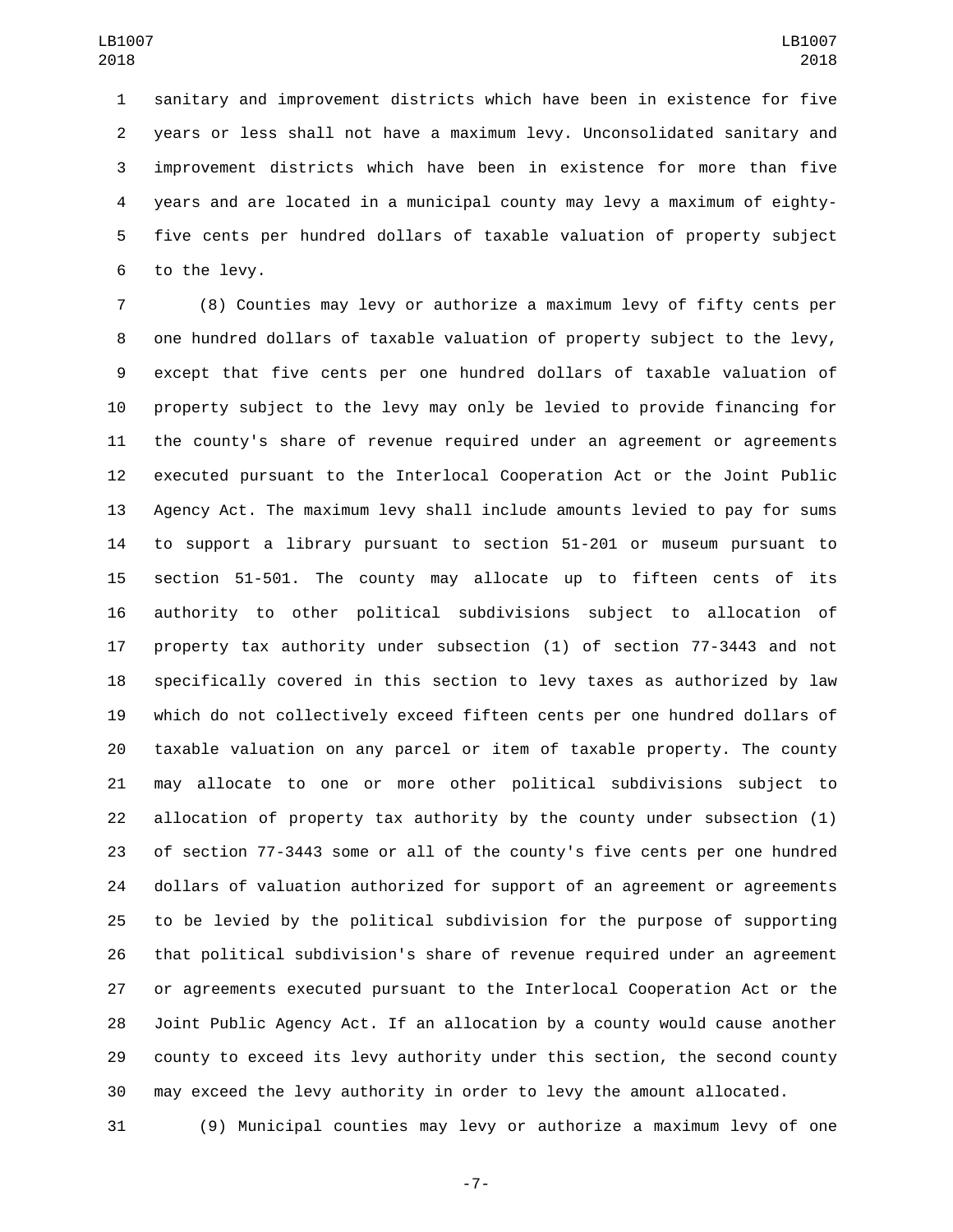dollar per one hundred dollars of taxable valuation of property subject to the levy. The municipal county may allocate levy authority to any political subdivision or entity subject to allocation under section 77-3443.4

 (10) Beginning July 1, 2016, rural and suburban fire protection districts may levy a maximum levy of ten and one-half cents per one hundred dollars of taxable valuation of property subject to the levy if (a) such district is located in a county that had a levy pursuant to subsection (8) of this section in the previous year of at least forty cents per one hundred dollars of taxable valuation of property subject to the levy or (b) for any rural or suburban fire protection district that had a levy request pursuant to section 77-3443 in the previous year, the county board of the county in which the greatest portion of the valuation of such district is located did not authorize any levy authority to such 15 district in the previous year.

 (11) Property tax levies (a) for judgments, except judgments or orders from the Commission of Industrial Relations, obtained against a political subdivision which require or obligate a political subdivision to pay such judgment, to the extent such judgment is not paid by liability insurance coverage of a political subdivision, (b) for preexisting lease-purchase contracts approved prior to July 1, 1998, (c) for bonds as defined in section 10-134 approved according to law and secured by a levy on property except as provided in section 44-4317 for bonded indebtedness issued by educational service units and school districts, and (d) for payments by a public airport to retire interest- free loans from the Division of Aeronautics of the Department of Transportation in lieu of bonded indebtedness at a lower cost to the public airport are not included in the levy limits established by this 29 section.

 (12) The limitations on tax levies provided in this section are to include all other general or special levies provided by law.

-8-